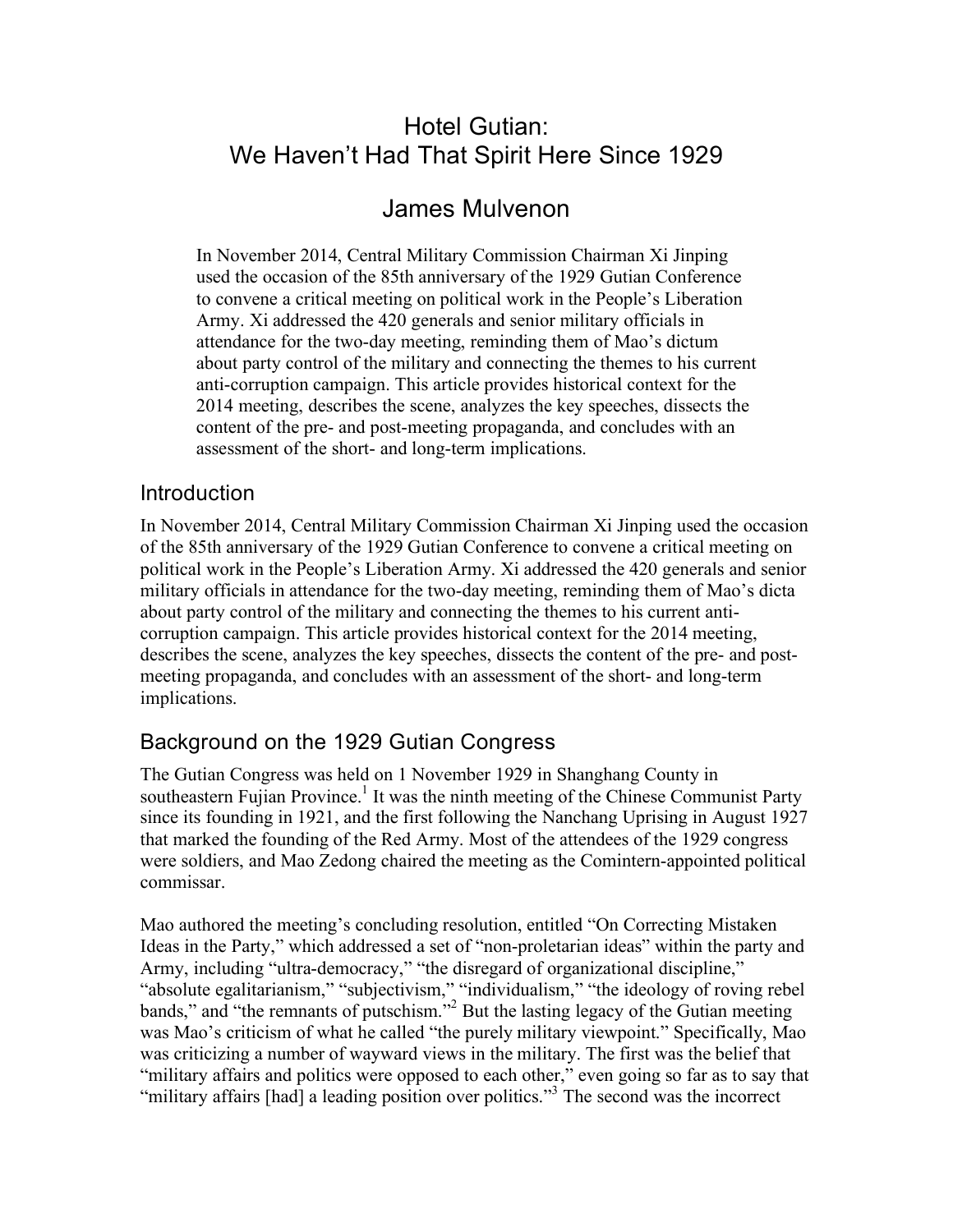view that the task of the Red Army "is merely to fight," instead of serving as "an armed body for carrying out the political tasks of the revolution" as well as "doing propaganda" among the masses, organizing the masses, arming them, helping them establish revolutionary political power and setting up political organizations."<sup>4</sup> Indeed, the Gutian Conference was the seminal moment where the principle of CCP control of the military was enshrined as core party doctrine, and "set the tone for the army's political work during the revolutionary era" and beyond. $5$ 

## Propaganda Buildup before the Meeting

Prior to the 2014 Gutian Conference, the party and military propaganda systems were in full swing on the issue of party control of the military. The most complete read-ahead material for the conference attendees was a Yu Guang article in the July 2014 issue of *Seeking Truth* entitled "Looking at Casting the Military Soul from the Contemporary Values of the Gutian Conference."<sup>6</sup> Describing party leadership of the military as "the immutable military soul of the Chinese military" and "an important political advantage of the party and of the nation," the author insists that this arrangement is essential for "achieving the goals of the dream of a powerful nation and the dream of a powerful military." At the same time, Yu Guang reminds his readers that the party-military relationship was not always so clearly subordinated, recalling the "intense debate at the Seventh and Eighth Party Conferences of the Fourth Red Army over the core issues of who was to lead the Red Army and who was to command it." He argues that "achieving" consensus had proven difficult" until Mao suggested a reorientation with the following elements: (1) "a new military leadership system of absolute party leadership of the military," (2) a mission statement that declared that the "Red Army is an armed group that executes the political tasks of the revolution," (3) imperatives that the "military not lead politics" and that "the military not control political power," and (4) the primacy of "party organization within the military."

Pivoting to the contemporary situation, Yu argues "the times have changed, but the logic remains the same." Specifically, he asserts, "the development of our party and military are at a new historical starting point," especially given "major changes . . . in the environment both inside and outside the military," but "China's basic national situation and military situation have not changed." Among the immutable elements are: (1) "the important status and role of the [party] to lead the military"; (2) the primacy of "people" as the key "factor that determines who wins and loses wars." More interesting are the author's list of "changes in the environment," which includes professional concerns about the "profound development of the new world revolution in military affairs," which creates a set of "arduous and complex tasks of deeply reforming and strategically transforming the Chinese military." These difficult efforts are complicated by "plots of westernization by enemy forces" and "corrosion by various incorrect ideological trends," which the author describes darkly as "diverse," "varied," "acute," and "complex." Enemies in "the West" are "pointing the spears of westernization and differentiation at the Chinese military in a reckless attempt to pull the Chinese military out from under the party's banner." They are attempting to undermine the current system by promoting ideas such as "departyizing and depoliticizing the military," "nationalizing the military," and the so-called "universal values" and "constitutional democracy." This subversion has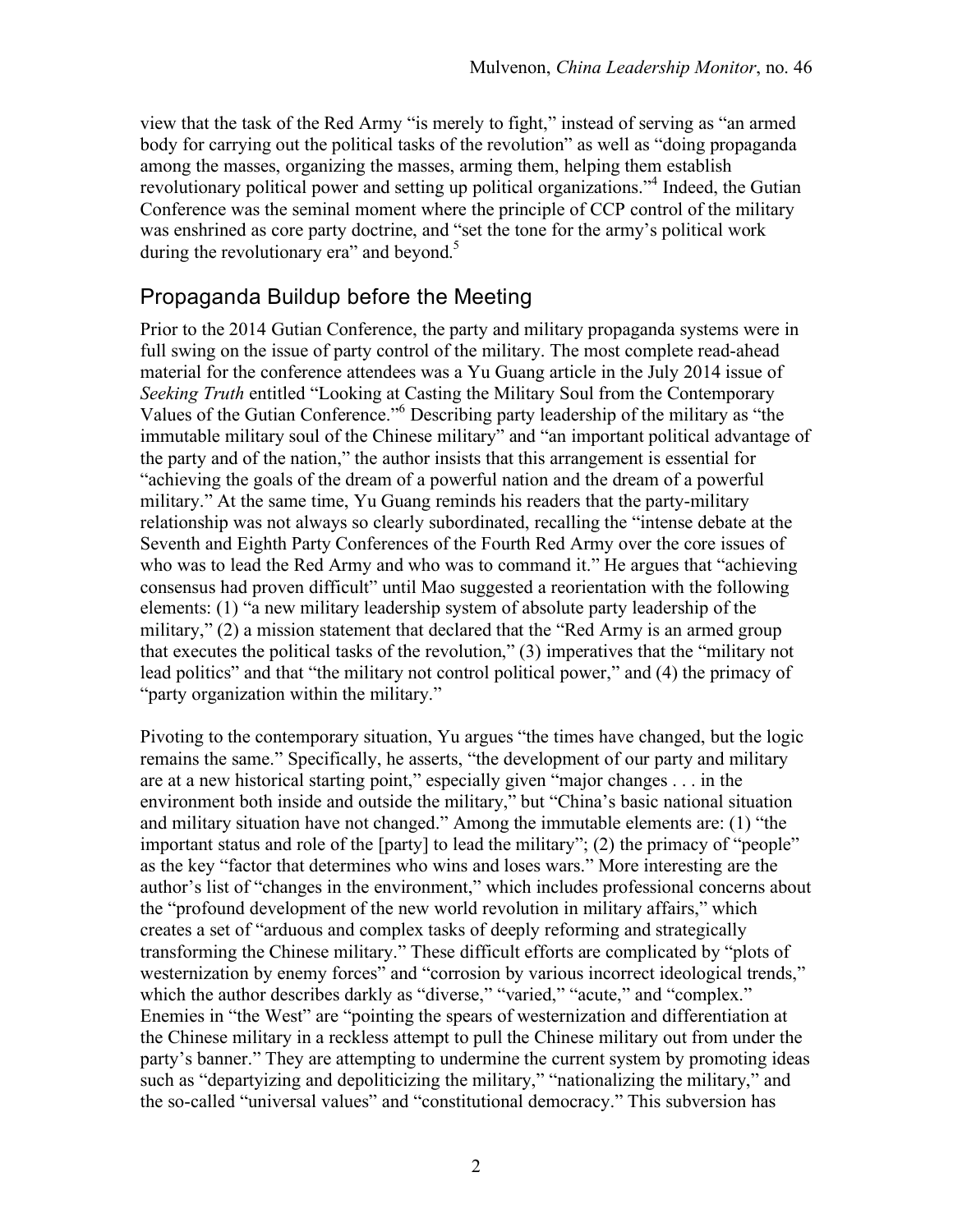"blurred the understanding of the legal principle of absolute party leadership of the military in some officers and men" and "blurred their understanding of the special advantages of the military system with Chinese characteristics," leading "some" to "blindly admire the military system and military control model of the west."

Yet the weakness of Yu's article and the great challenge for the party is the lack of effective, concrete measures for combating these trends. In the vacuum, Yu offers more of the same, no doubt with greater intensity and revolutionary spirit. He calls for "actively exploring effective ways and scientific methods of implementing and enforcing the basic system of absolute party leadership of the military," "promoting inner-party democracy," "improving decision-making mechanisms," and "strengthening supervision, selecting people, and appointing people within the party." In the end, he concludes with the view that success will be determined by finding people who are "absolutely reliable," implicitly suggesting that some of the current crew may not be completely up to snuff. This last point was likely front and center in the minds of the hundreds of attendees at the November 2014 meeting, who were collectively under greater scrutiny than at any time since the post-Tiananmen political purges.

## The 5Ws of the 2014 Gutian Conference

The 85<sup>th</sup> anniversary celebration of the Gutian Conference on 1 November 2014 was held at the historic site of the original 1929 meeting. According to a Xinhua report, Xi Jinping personally proposed that the gathering be held in Gutian.<sup>7</sup> Attendance at the meeting was no doubt mandatory for any senior military leader who was ambulatory and breathing. Xinhua reports that all members of the Central Military Commission showed up, including Fan Changlong, Xu Qiliang, Chang Wanquan, Fang Fenghui, Zhang Yang, Zhao Keshi, Zhang Youxia, Wu Shengli, Ma Xiaotian, and Wei Fenghe.<sup>8</sup> Additional nonmilitary attendees included Politburo member Wang Huning and CCP General Office Director Li Zhanshu.<sup>9</sup> The rest of the crowd was drawn from "relevant leaders of the four general headquarters, the major leaders and political department directors of the large units, leaders of CMC General Office, political commissars of quasi-military regions and army-level units, the relevant comrades of the general headquarters and large units' offices, representatives of the grassroots and heroic models, and the relevant leaders of Ministry of Public Security."<sup>10</sup> In total, the 2014 event was witnessed by "more than 420" representatives."<sup>11</sup>

The color commentary that accompanied the conference provided some details about the venue and the activities of the participants. Faithful to the propaganda style manual, the building's white walls and green roof tiles "looked solemn, old, and plain," adorned with a "glistening" banner reading "Gutian Congress Shines Forever."<sup>12</sup> Xinhua tells us that attendees "visited the museum," gazed upon a statue of Mao Zedong "with reverence," dined on a likely spartan representation of something called the "Red Army meal" (reportedly brown rice and pumpkin soup), studied historical documents, listened to lectures about "tradition," and saw "red movies."<sup>13</sup> There was the requisite cleansing ritual of criticism and self-criticism, with special emphasis on "the negative lesson and the harmful influence of Xu Caihou's case."14 Xinhua also wins a Marxist poetry award for its evocative assertion that "the meeting was full of a pungent gunpowder smell, and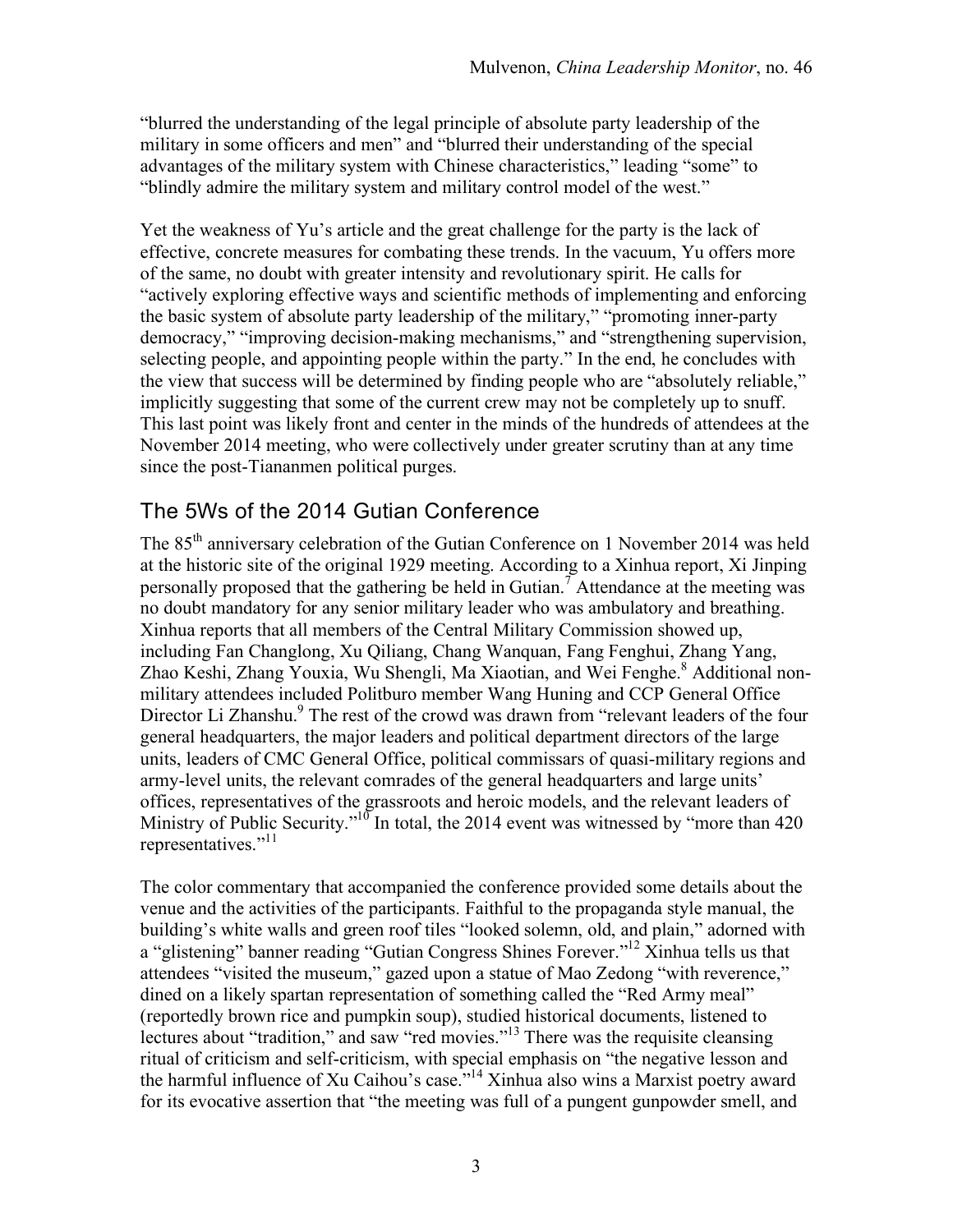the attendees collectively underwent a round of party character tempering and spiritual baptism."<sup>15</sup>

Apart from the atmospherics, the propaganda apparatus was resolute in its view that Xi Jinping was large and in charge. He began his morning by "cordially" receiving all of the participants, and then he "led" all CMC members in touring the site. Xi Jinping closely inspected the ground, "stopping at the photos and exhibition boards to examine them," and "now and then asking the docent some related questions." 16 While viewing the hall that housed the 1929 meeting, he "joined the people around him in remembering the utmost hardships and strenuous struggles that the forefathers endured in search of the revolutionary path, and talked to them about the situation and his feelings of his various visits to Gutian."17 In a striking performance of ancestor worship, Xi climbed the 151 flight staircase of the Chairman Mao Memorial Garden, "respectfully laid a floral basket at Mao Zedong statue, personally smoothed out the ribbons on the floral basket, led the people to bow three times to Mao Zedong statue, paid homage to the statue, and deeply remembered the great exploits of the revolutionaries of the older generation."<sup>18</sup>

During the course of the conference, Xi made it abundantly clear that this was not his first visit to Gutian, which is not surprising given his official postings to Fujian from 1985 to 2002. He told the participants that he had been to the old revolutionary base area on 19 occasions, "every time making a special trip to visit with the veteran red armymen and the dependents of the armymen and martyrs."19 On this trip to Gutian, Xi Jinping again specially invited "ten veteran red armymen, dependents of the armymen and martyrs, as well as representatives of veteran underground party members, veteran guerillas, veteran transporters, veteran liaison men, and veteran township cadres in the old soviet areas."<sup>20</sup> During their meeting at the Party Member-Cadres Education Center, Xi Jinping was at his paternalistic best, holding the "veteran comrades' hands and show $\lim_{n \to \infty}$  concern about their comfort.<sup>321</sup> Naturally, the "veteran comrades were especially moved on seeing Xi Jinping," and reciprocated his concern by expressing "their trust in the party central committee and their delights over the nation's development and achievements."<sup>22</sup>

## Xi's Speech to the Conference

The centerpiece of the conference was Xi Jinping's speech. After the customary throatclearing about the "Party commanding the gun" and the military's fine traditions of political work, Xi offered a relatively positive assessment of military developments since the 18<sup>th</sup> Party Congress, crediting the PLA with "closely focusing on the goal of strengthening army, stepping up and improving political work, concentrating on forging the army spirit, servicing the center, rectifying the prevalent practice, strictly enforcing the discipline, and punishing corruption."<sup>23</sup> At the same time, he identified 10 "outstanding problems" in the military, with particular emphasis on "leading cadres' ideology, politics, and work style."24 The main causes of these problems were spiritual, and included "problems in ideals and beliefs, principle of party spirit, revolutionary spirit, [and] organizational discipline."<sup>25</sup> At the same time, he called out "insufficient education" of the instructors themselves, excessive leniency and softness in managing the leading cadres, failure to effectively develop the supervision system's functions, and loopholes in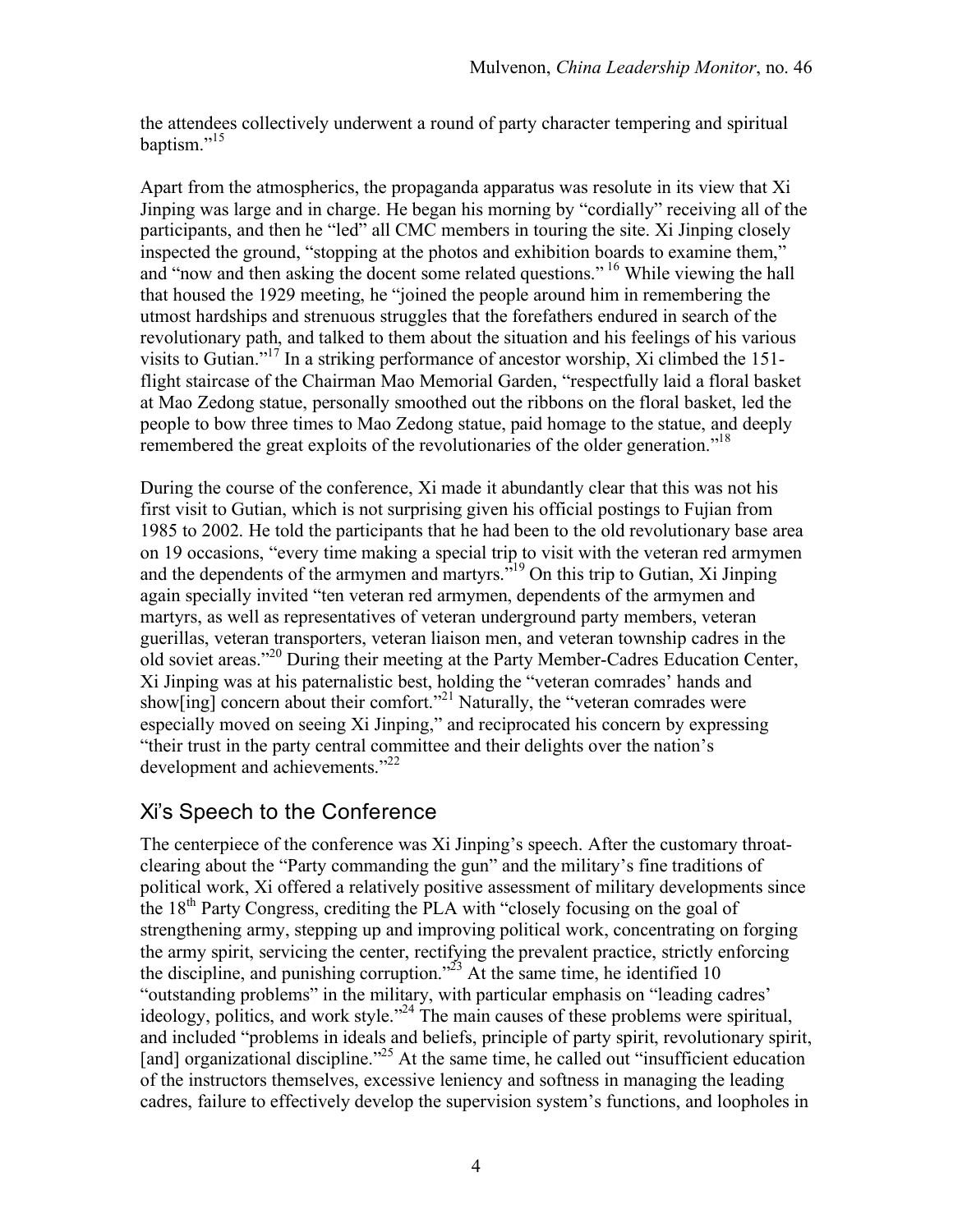developing rules and regulations."26 In a blinding flash of the obvious, Xi complained that management of officials is "too lax" and "the supervision system has flaws."<sup>27</sup> Directly contradicting unnamed individuals arguing that the PLA should spend more time on military professional tasks than political work, Xi countered that domestic and foreign trends demand that "political work should only be strengthened, not weakened." Xi then cast a pall over the room by discussing the case of Xu Caihou, who was investigated in March 2014, expelled from the party in June 2014, and confessed to accepting "extremely large" bribes on 28 October 2014.<sup>28</sup> Highlighting Xu's case as a cautionary tale, Chairman Xi called for the attendees to "deeply reflect on the lessons learned and thoroughly exterminate its influence. $2^{29}$ 

After diagnosing the disease, Xi then proceeded in his speech to offer the remedy in the form of five directives. As with all speeches of this sort, the cardinal order of the remedies is often as significant as the content of the remedies, especially as a reflection of the priorities for political guidance. The first, as usual, was spiritual, focused on reinforcing the ideological commitment to party leadership over the military. The second was managerial, centered on recruiting and promoting reliable people who will not be swayed by negative ideological trends. The third directive specifically addressed the anticorruption campaign, emphasizing that it was a long-term, existential fight not a shortterm correction. All the way down in the fourth position was warfighting and combat proficiency, though even here Xi was less interested in "winning" than cultivating the "dauntless, heroic, and adamant combat style of the officers and men." The fifth directive was a throwaway line about "innovating the development of political work." All in all, a strikingly political agenda with little if any concentration on military professional tasks.

## Time for Everyone to *Biaotai*

Immediately following Xi's speech, senior military leaders rose to praise the speech and the speaker. CMC Vice Chairman Fan Changlong polished the cormorant by describing the meeting as an "historic event of milestone significance" and Chairman Xi's speech as a "very profound" message that "greatly shocked and deeply educated" him.<sup>30</sup> CMC Vice Chairman Xu Qiliang declared that the speech "contains profound thoughts" and "shines with the truth of our times.<sup>31</sup> Other highlights of the more than 20 *biaotai* remarks from military leaders include comments from controversial PLA officers, such as GLD Political Commissar Liu Yuan and NDU Political Commissar Liu Yazhou. In Liu Yuan's speech, "Earnestly Implement Demand on 'Three Strict and Three Solid Things'," he repeats his earlier prescient and unpopular warnings about the "destruction of the armed forces' political ecology" by the corruption of officers like "Xu Caihou and Gu Junshan." Liu Yazhou's speech, entitled "Vigorously Cultivate Outstanding Talented Military Personnel Who Can Shoulder the Heavy Responsibility of Strengthening the Army," focused on "cultivation of talented military personnel" as the remedy, with no mention of some of his more controversial beliefs about political reform. Finally, Wang Jianwei, political commissar of the National University of Defense Technology, offered a technological perspective in his speech, "Strengthen and Improve the Armed Forces' Political Work in the Information Network Era," arguing that ideological supremacy on the "information network should become a position that must be fought for, defended, and occupied."<sup>32</sup>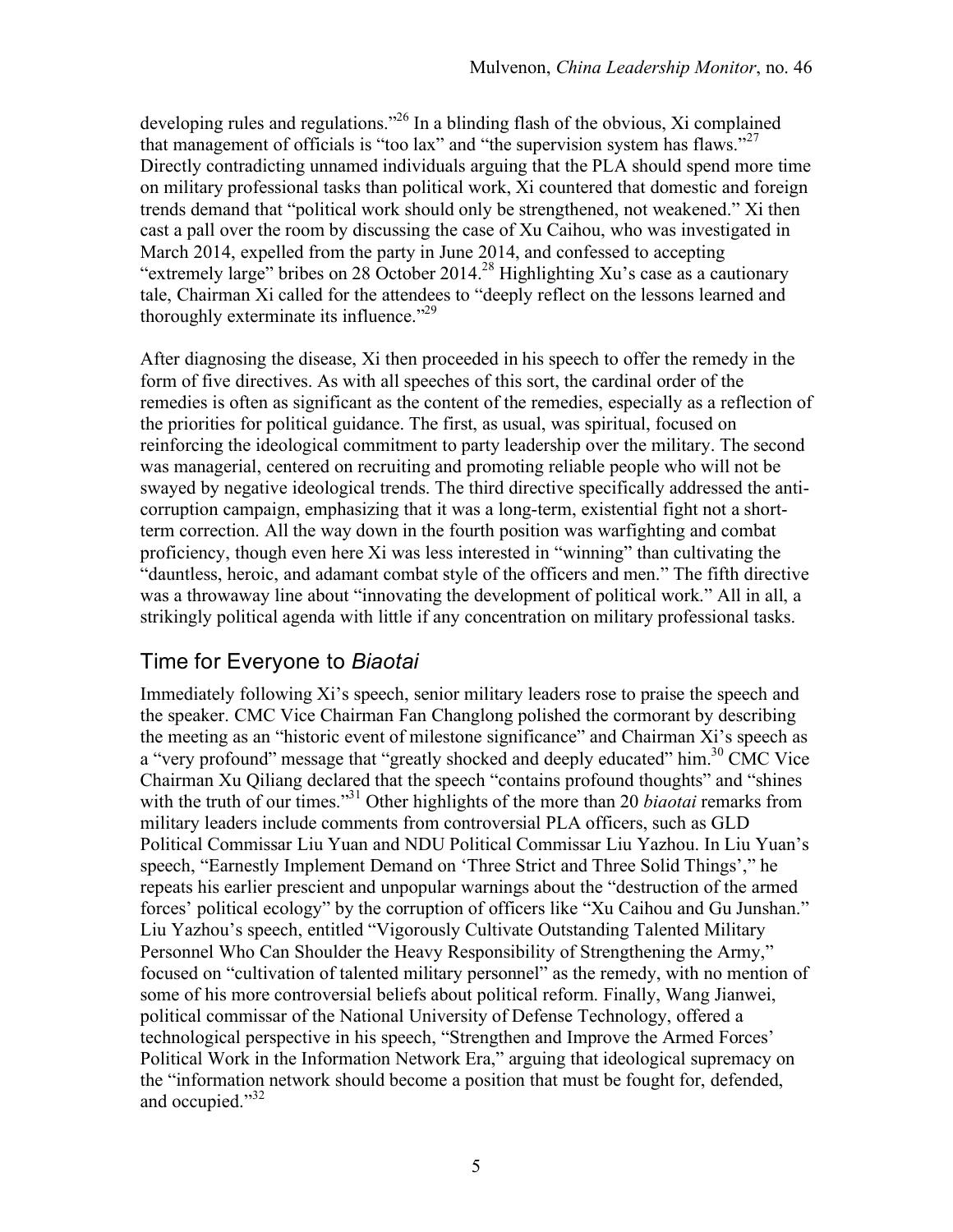### Post-Meeting Propaganda

It is always important to closely examine post-meeting or speech propaganda work, both to confirm the important *tifa* but also to try to detect any important variations or subtle disagreements with the official line. In this case, there was very little evidence of the latter. Authoritative state media summarized the meeting thusly:

The conference deeply studied and implemented the spirit of a series of important speeches by Chairman Xi, especially his important speech at this conference, adhered to the principle of ideological party building and political army building established by the Gutian Conference [in 1929], carried forward the fine tradition of our army's political work, studied and settled major practical issues concerning our party's ideological and political army building with a spirit of reform and rectification.<sup>33</sup>

Xinhua offered three "highlights" of the meeting:

—The contemporary theme of the army's political work is to closely center on realizing the Chinese dream of the Chinese nation's great rejuvenation, and provide a strong political guarantee for realizing the party's goal of strengthening the army under the new situation.

—To strengthen and improve our army's political work under the new situation, the most important thing now is to erect four fundamental things: Firmly erect the ideals and beliefs throughout the army, firmly erect the principle of party spirit throughout the army, firmly erect the standards for combatworthiness throughout the army, and firmly erect the prestige of political work throughout the army.

—To strengthen and improve our army's political work under the new situation, we should now focus on the following five areas: Focus on firmly forging the army spirit, focus on effectively managing senior and middle-ranking cadres, focus on improving the work style and struggling against corruption, focus on nurturing the combatant spirit, and focus on innovating the development of political work.<sup>34</sup>

The subsequent *Liberation Army Daily* editorial<sup>35</sup> and commentator article<sup>36</sup> were long on reflexive ideological cant about the glories of the past and the challenges of the present but short on any tangible policy changes or new ideas, other than doing more of the same with greater energy. One very direct *Liberation Army Daily* article insisted that the Gutian Conference sent a "clear signal," reiterated that the Party must maintain absolute control of the military, piled on the criticism of Xu Caihou, and issued more broadsides against calls to "nationalize" the military as "conceited and naïve . . . ideals from the West.<sup>37</sup> *Qiushi* described the speech, which was given at "a holy place of the revolution," as "a new 'political blueprint' for strengthening and developing the military" that will allow the PLA to scrape "poisoned tissues off bones."38 The only false note came from a very brave Professor Ni Lexiong in Shanghai, who told the *South China*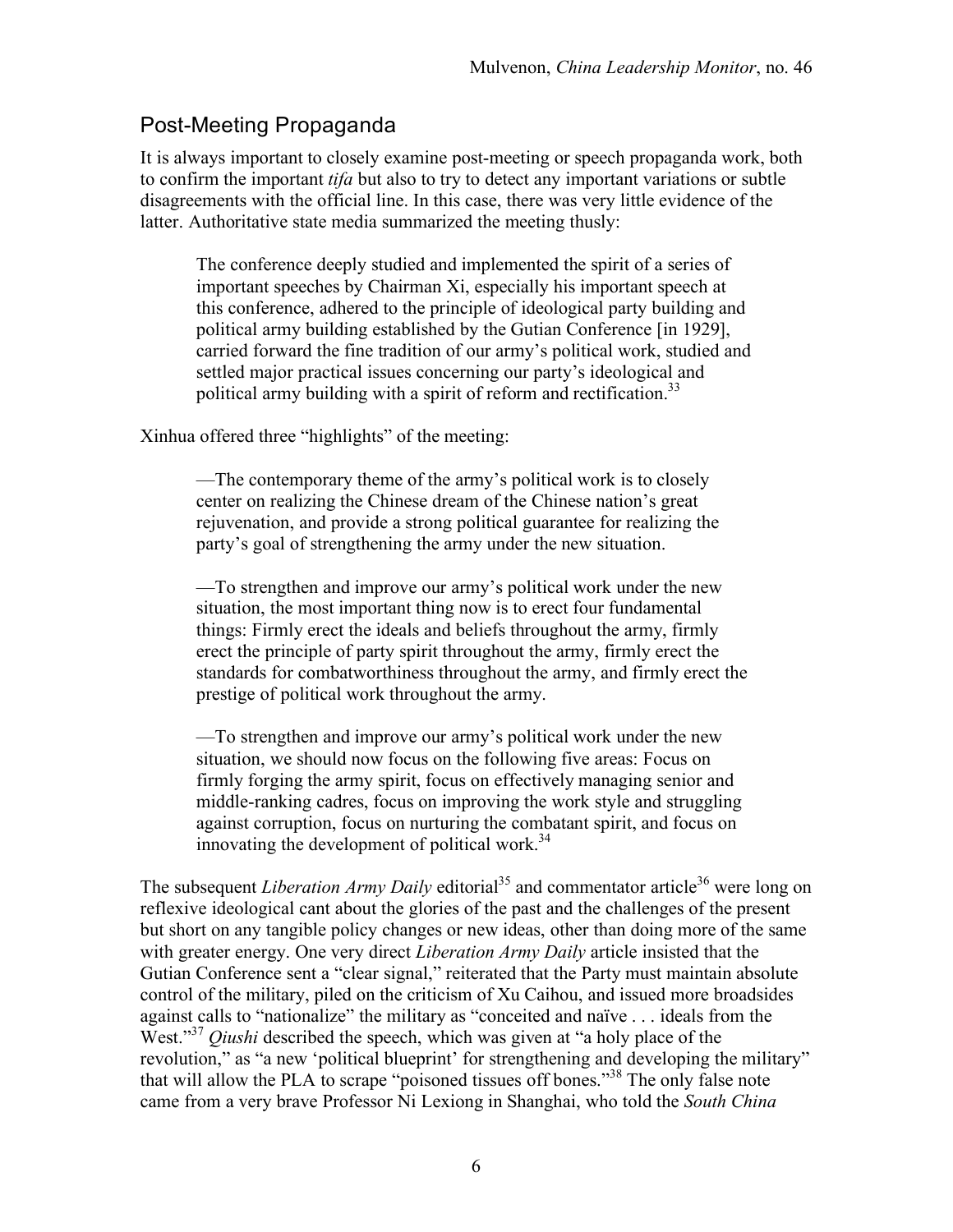*Morning Post* that "Xi's move to promote such 'Red Army spirit' will fail because such utter devotion is contrary to current basic social values, where people just pursue economic interests under the market economy."39 Professor Ni's current location and health are unknown at the time of writing.

### Assessment

What to make of this very "retro" move by Xi Jinping, forcing hundreds of senior military leaders to revisit one of the touchstones of the revolution and haranguing them with ideological and moral exhortation? Was the meeting and his speech really a "major" innovative development of the party's military guidance theory" filled with "new thoughts, new viewpoints, new requirements for energetically building political organs and political cadre contingents that are absolutely loyal to the party, competent in focusing on war-fighting, and able to keep a good style and image"?40 Did it really "open a new chapter of political army building and of strengthening and developing the military in our times," providing "a profound answer to the important practical issue in the domain of political work" and "an explicit roadmap and a guideline for unfolding action for political work under the new situation"?<sup>41</sup> Is "political work," rather than the technical and professional achievements of military modernization since the late 1990s, really the PLA's "greatest feature and greatest advantage" and essential for achieving the "China dream"?<sup>42</sup>Can ideological purity and revolutionary spirit defeat a carrier strike group?

Short answer: not really. But the GPD's *Qiushi* article is correct when it argues "military reform has entered the stage of tackling tough issues and has come to a crucial juncture of style rectification and anti-corruption," especially given the crushing impact of the arrest of Xu Caihou, which did in fact cause "immeasurable harmful effects to the prestige of the party and the PLA, to the image of political work, and to the belief and faith of the military forces."<sup>43</sup> One certainly gets the impression that Xi saw the Xu case as rocking the very foundations of the military, especially given that Xu's "bribes for promotion" scheme is reportedly standard practice at every level of the military promotion system and *every officer attending the Gutian meeting therefore was an unindicted coconspirator in Xu's larger crime by participating in that system*. Indeed, when the officers in the audience reflect on Xu's case, they must think some state-directed atheist variant of "there but for the grace of God go I." So it is entirely understandable that Xi, as a leader, would want to get everyone in one place and directly communicate a unifying message that combined both exhortation and warning. Ironically, however, the takeaway message from this political work conference may be entirely political in a different sense of the word; namely, given the fact that nearly every officer is complicit in the PLA corruption system to one degree or another, the criteria for investigation and arrest have as much to do with personal ties, loyalty, connections, and patronage networks as with levels of criminality. Thus, the vague messages from the meeting really offer no clear guidance to the officer corps other than "keep mouthing the right political slogans and maybe you won't end up in the dock." It is certainly the wrong time to own extensive real estate, have large sums of money ferreted abroad, send your children to expensive foreign schools, possess a foreign passport, wear expensive watches or drive a luxury car. Instead, one's time is likely better spent these days boning up on Mao's *Collected Works*,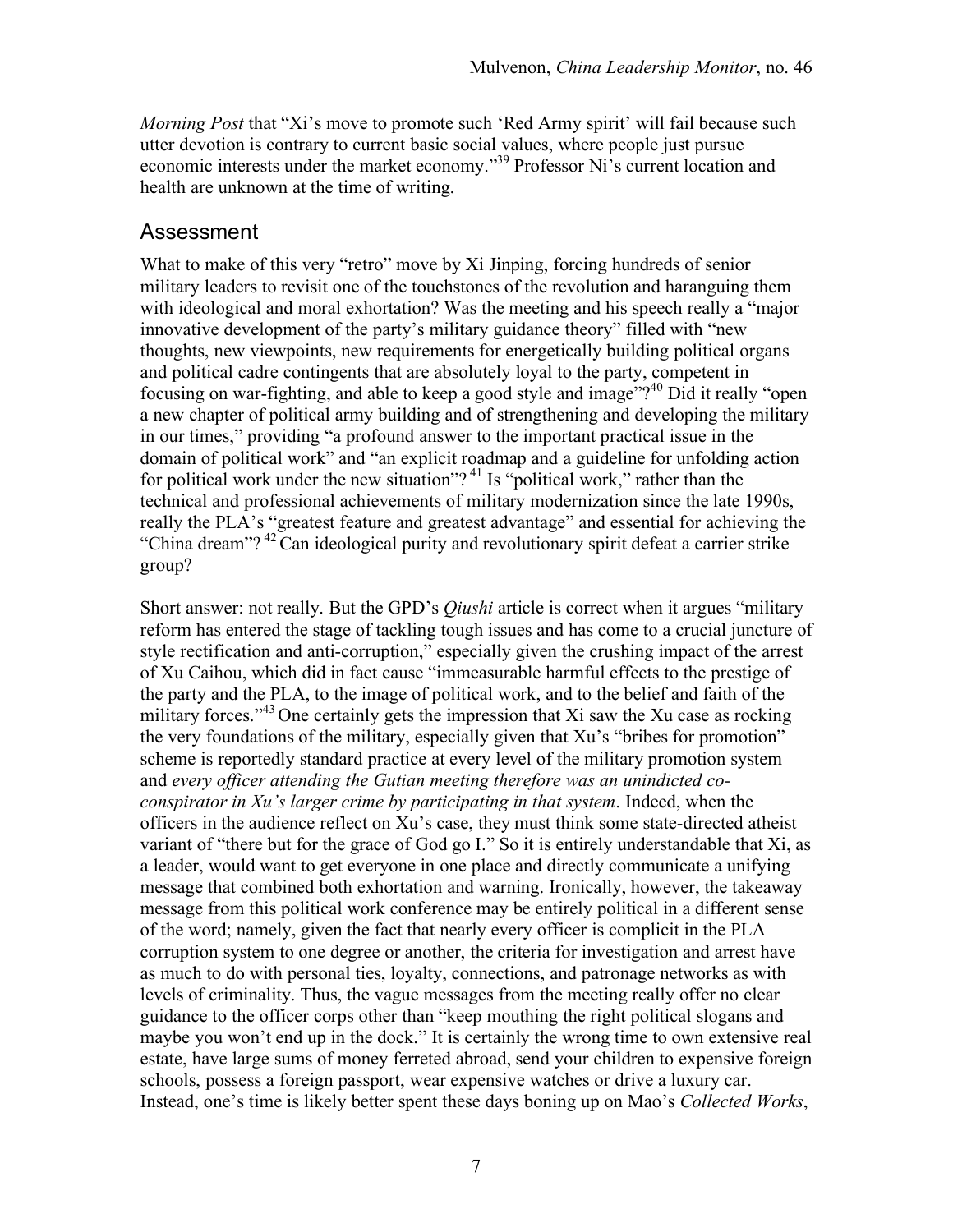so you can whip out just the right phrase when the situation calls for you to be more red than expert.

#### **Notes**

 $\overline{a}$ 

<sup>1</sup> "Xi Urges Serious Reflection On Xu Caihou's Case," *China Daily*, 1 November 2014. <sup>2</sup> Mao Zedong, "On Correcting Mistaken Ideas in the Party," December 1929, *Collected Works of Mao Zedong*, Vol.1, accessed at: https://www.marxists.org/reference/ar chive/mao/selected-works/volume-1/mswv1\_5.htm.<br><sup>3</sup> Ibid. 4<br><sup>4</sup> Ibid.

<sup>5</sup> "Xi Urges Serious Reflection On Xu Caihou's Case."

<sup>6</sup> All subsequent quotes are taken from Yu Guang, "Looking at casting the military soul from the contemporary values of the Gutian Conference," *Qiushi*, 31 July 2014, No. 15.

 $7$  Cao Zhi and Li Xuanliang, "(Military) All-Army Political Work Conference held in Gutian; Xi Jinping attends meeting, delivers important speech, emphasizes need to develop role of political work as lifeline for strengthening the army and invigorating the military, and to struggle for realization of the party's goal of strengthening the army under the new situation," Xinhua, 1 November 2014.

<sup>8</sup> Cao Zhi and Li Xuanliang, "All-PLA Political Work Conference concludes at Gutian; Fan Changlong, Xu Qiliang attend and address the conference," Xinhua, 2 November 2014.

 $9 \n\overset{\circ}{\cdot}$  "(Military) All-Army Political Work Conference held in Gutian."<br><sup>10</sup> Ibid.

<sup>11</sup> Ibid. <sup>12</sup> Ibid.<br><sup>12</sup> Ibid. <sup>12</sup> "All-PLA Political Work Conference concludes at Gutian."

<sup>14</sup> Ibid.<br><sup>15</sup> Ibid.<br><sup>16</sup> "(Military) All-Army Political Work Conference held in Gutian."<br><sup>17</sup> Ibid.

<sup>18</sup> Ibid.<br><sup>19</sup> Ibid.<br><sup>21</sup> Ibid. <sup>22</sup> Ibid. <sup>22</sup> Ibid. <sup>23</sup> All quotes in this section can be found in "(Military) All-Army Political Work Conference held in Gutian."

 $24$  All quotes in this section can be found in "(Military) All-Army Political Work Conference held in Gutian."

 $25$  All quotes in this section can be found in "(Military) All-Army Political Work Conference held in Gutian."

 $^{26}$  All quotes in this section can be found in "(Military) All-Army Political Work Conference held in Gutian."

 $27$  "Xi urges serious reflection on Xu Caihou's case," Xinhua, 1 November 2014.